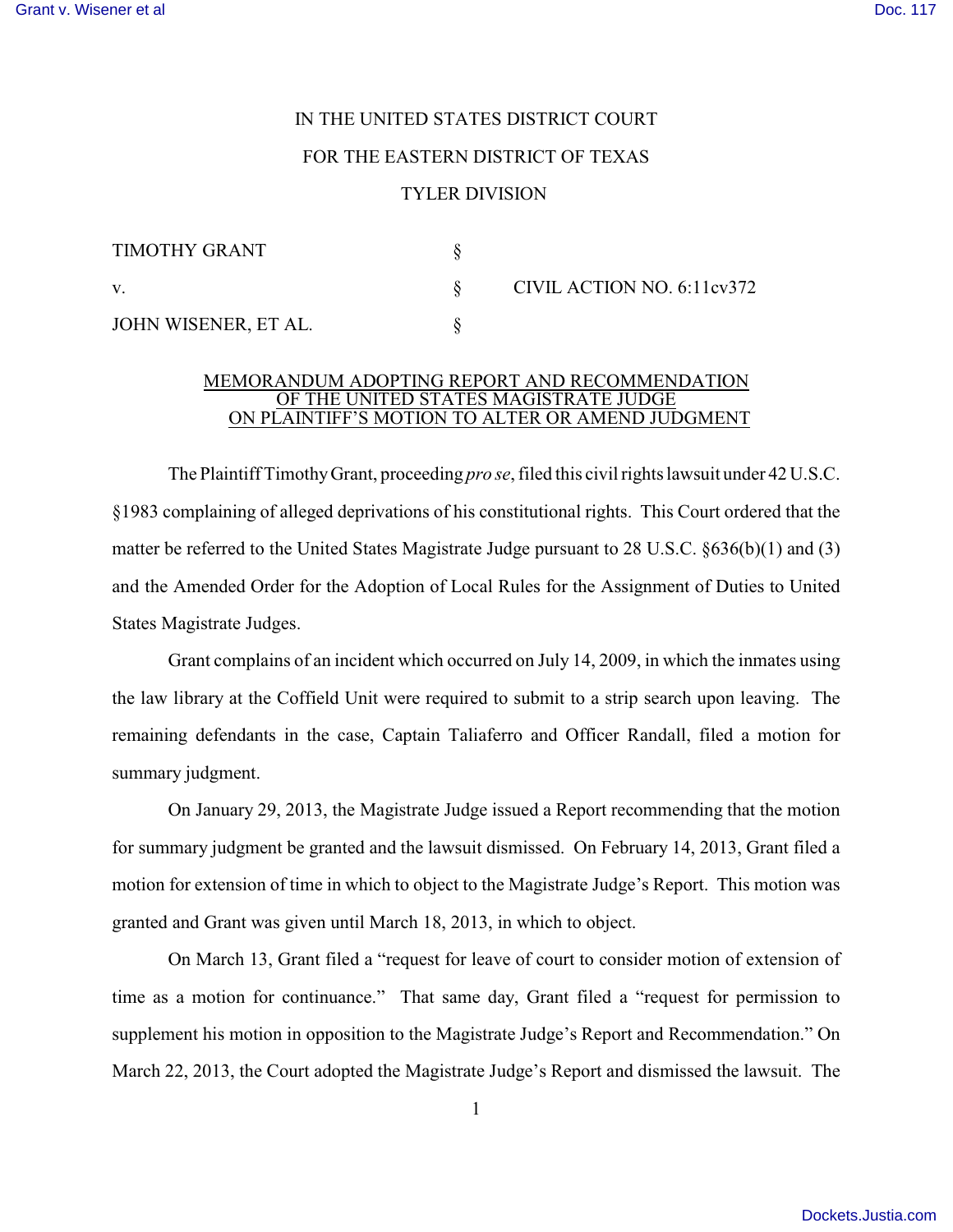Court determined that Grant had ample time in which to file objections and reviewed his requests as amounting to objections, concluding that these had no merit.

On April 1, 2013, Grant filed a motion for reconsideration of the order of dismissal. The Magistrate Judge properly reviewed this as a motion to alter or amend the judgment under Rule 59, Fed. R. Civ. P., and determined that Grant failed to show any basis for setting aside the final judgment in the case. In his motion, Grant argued that the Coffield Unit had been placed on an annual unit-wide shakedown, rendering him without access to the law library, and that he has been unable to confer with other inmates because the law library enforces a "no talking" rule. He also complained that an order entered by the Magistrate Judge on February 25, 2013, denying as moot a request for extension of time to respond to the Defendants' motion for summary judgment, was "premature." Grant did not challenge any of the bases upon which summary judgment was granted. The Magistrate Judge determined that Grant's Rule 59 motion did not clearly establish either a manifest error of law or fact or present newly discovered evidence, and recommended that the motion be denied. The Magistrate Judge also recommended that a motion to supplement the motion to alter or amend the judgment be denied.

Grant filed objections to the Magistrate Judge's Report on May 7, 2013. In his objections, Grant states that the Magistrate Judge's order of February 25, 2013 was premature because the Coffield Unit was not on lockdown until March 10. However, this order concerned a previous lockdown, not the one which had not yet occurred.

Next, Grant asserts that the Court erred in construing his pleadings as objections. The Report was entered on January 29, 2013, and final judgment was entered on March 22, 2013. Grant had ample time in which to file objections. He was not denied access to court, as shown by the fact that after the Report was entered, Grant filed a motion for extension of time, objections to a previous Report, a request for copies, a motion for continuance, a motion to supplement his motion in opposition to the Report, a motion for copies of affidavits, and a document of "judicial notice." The pleadings construed as objections contained legal arguments challenging the Report as well as